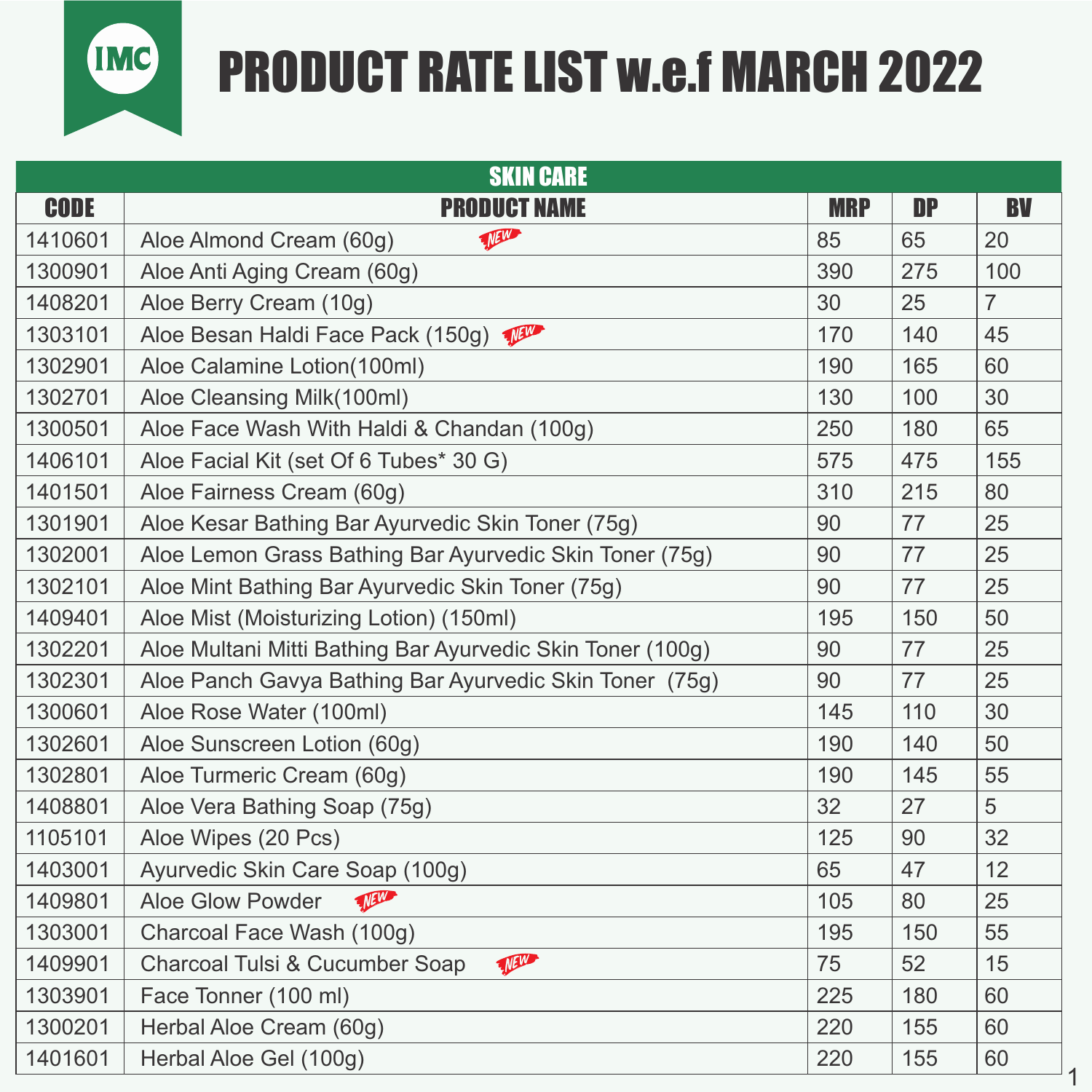| <b>CODE</b> | <b>PRODUCT NAME</b>                            | <b>MRP</b> | <b>DP</b> | <b>BV</b>      |
|-------------|------------------------------------------------|------------|-----------|----------------|
| 1408401     | Herbal Face Pack (150g)                        | 170        | 140       | 45             |
| 1405101     | Herbal Face Scrub Tube (150g)                  | 205        | 160       | 50             |
| 1301701     | Herbal Lip Glow (10g)                          | 80         | 65        | 25             |
| 1409701     | Peel Of Mask (60g)                             | 135        | 110       | 35             |
|             | <b>PERSONAL CARE</b>                           |            |           |                |
| 1410301     | There<br>Aloe Amla Hair Oil (100ml)            | 90         | 70        | 20             |
| 1410001     | There<br>After Shaving Lotion(100ml)           | 165        | 135       | 40             |
| 1409601     | Aloe Charcoal Dant Manjan (100g)               | 200        | 155       | 50             |
| 1101301     | Aloe Charcoal Dental Gel (100g)                | 160        | 120       | 40             |
| 1401101     | Aloe Cracks Away Cream (60g)                   | 210        | 150       | 55             |
| 1410501     | VANT<br>Aloe Dant Cream (100g)                 | 80         | 62        | 17             |
| 1500501     | Aloe Dental Cream (100g)                       | 120        | 95        | 25             |
| 1401201     | Aloe Dental Cream (20g)                        | 32         | 27        | $\overline{7}$ |
| 1404601     | Aloe Hand Wash With Lemon Grass (250ml)        | 230        | 175       | 60             |
| 1404701     | Aloe Hand Wash With Neem & Tulsi (250ml)       | 230        | 175       | 60             |
| 1406201     | Aloe Shaving Foam (200g)                       | 185        | 140       | 40             |
| 1408001     | Aloe Shower Gel (200 MI)                       | 230        | 175       | 60             |
| 1410701     | Theme<br>Antiseptic Talcum Powder (20g)        | 20         | 16        | $\overline{4}$ |
| 1406001     | Antiseptic Talcum Powder (100g)                | 115        | 85        | 25             |
| 1403701     | Dental Brush (1pc)                             | 55         | 42        | 10             |
| 1409501     | Hair Removing Cream (100 G)                    | 180        | 145       | 42             |
| 1403601     | Herbal Breast Fit Cream (100g)                 | 375        | 300       | 125            |
| 1403901     | Herbal Femi Tight Gel (60g)                    | 350        | 240       | 100            |
| 1408601     | Keshwin Almond Oil For Hair & Body (100ml)     | 250        | 200       | 65             |
| 1405901     | Keshwin Aloe Icy Hair Oil (100ml)              | 165        | 130       | 42             |
| 1407901     | Keshwin Anti Dandruff Shampoo (200 MI)         | 240        | 195       | 65             |
| 1407801     | Keshwin Anti Hairfall Shampoo (200 MI)         | 230        | 175       | 60             |
| 1408701     | Keshwin Hair Conditioner (150ml)               | 210        | 170       | 55             |
| 1408301     | Keshwin Hair Oil (100ml)                       | 160        | 125       | 42             |
| 1405701     | Keshwin Herbal Henna (100g)                    | 120        | 92        | 30             |
| 1406801     | Magnetic Energy Anion Sanitary Napkins (8pads) | 125        | 99        | 30             |
| 1122001     | Massage Oil (100ml)                            | 160        | 125       | 42             |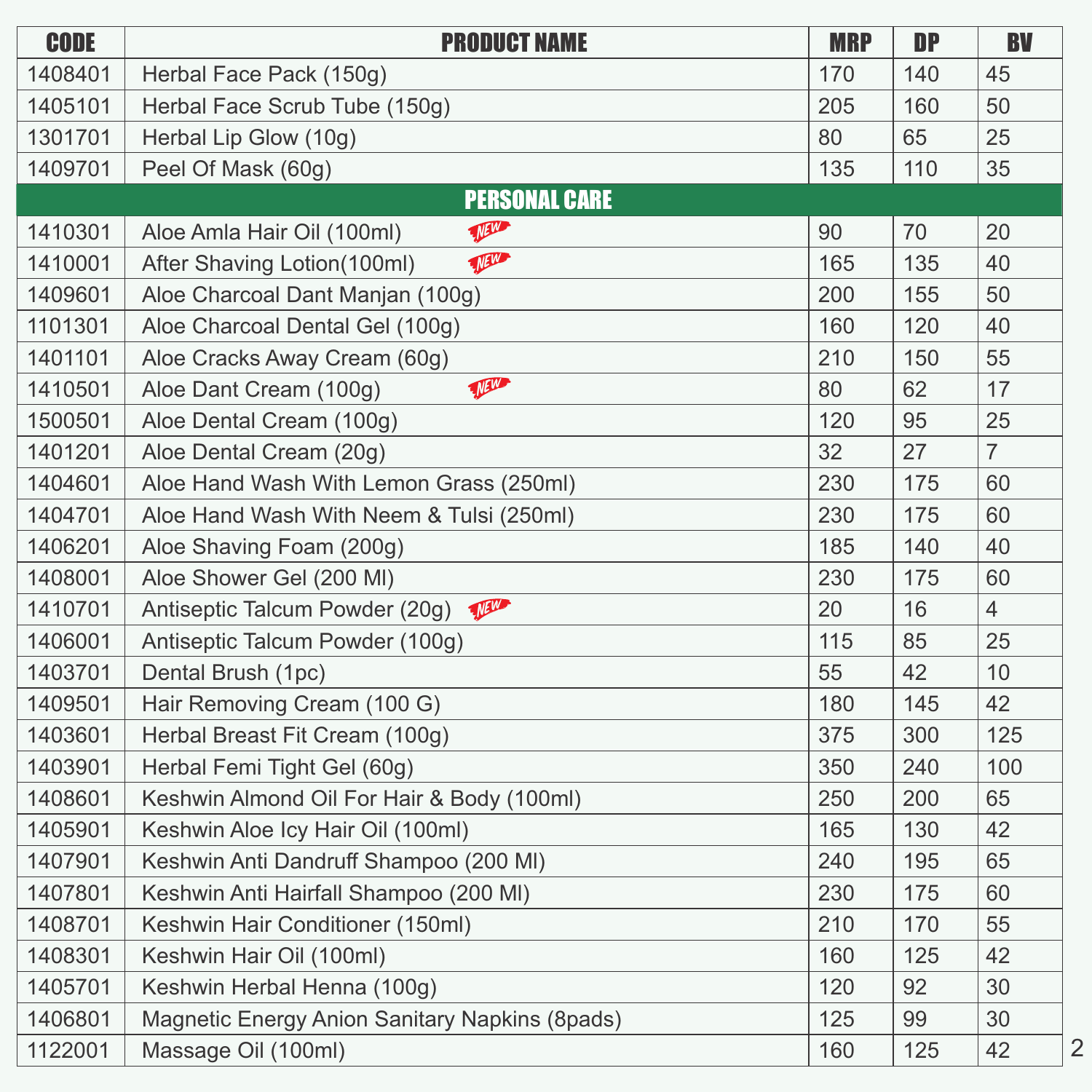| <b>CODE</b> | <b>PRODUCT NAME</b>                        | <b>MRP</b> | <b>DP</b> | <b>BV</b> |
|-------------|--------------------------------------------|------------|-----------|-----------|
| 1404301     | Organic Noni Hair Color Shampoo (4 Pcs.)   | 270        | 200       | 70        |
| 1406301     | Unisex Deodorant (135ml)                   | 199        | 165       | 45        |
| 1406401     | Unisex Pocket Perfume (20ml)               | 95         | 75        | 20        |
|             | <b>BABY CARE</b>                           |            |           |           |
| 1400601     | Aloe Baby Hair & Body Wash (200ml)         | 230        | 180       | 60        |
| 1400701     | Aloe Baby Massage Oil (100ml)              | 375        | 260       | 90        |
| 1400801     | Aloe Baby Soap (ayurvedic) (75g)           | 95         | 75        | 25        |
| 1400901     | Aloe Baby Talcum Powder (100g)             | 225        | 160       | 55        |
| 1401001     | Aloe Baby Wipes (72 Wipes)                 | 225        | 180       | 60        |
| 1109501     | Herbal Bal Shakti Tonic (250ml)            | 180        | 140       | 50        |
|             | <b>HEALTH CARE</b>                         |            |           |           |
| 1513901     | Apple Cidar Vinegar With Cinnamon & Arjuna | 495        | 375       | 125       |
| 1400101     | Acupressure Pads (1 Pair)                  | 250        | 195       | 75        |
| 1111701     | Aloe Arjunarishta (500ml)                  | 255        | 205       | 75        |
| 1124101     | Alkaline Mineral Drops + (30ml)            | 350        | 240       | 100       |
| 1100801     | Aloe Blood Purifier Syrup (200ml)          | 165        | 130       | 48        |
| 1101201     | Aloe Cal-d (30 Tablets)                    | 360        | 270       | 100       |
| 1101401     | Aloe Digest (30ml)                         | 165        | 125       | 50        |
| 1102001     | Aloe Jyoti (10ml)                          | 75         | 52        | 20        |
| 1102101     | Aloe Jyoti Plus (10ml)                     | 125        | 90        | 35        |
| 1102201     | Aloe Kof Kare Syrup (100ml)                | 90         | 70        | 25        |
| 1102301     | Aloe Kof Kare Syrup (sugar Free) (100ml)   | 110        | 85        | 30        |
| 1102401     | Aloe Liv Kare Syrup (200ml)                | 130        | 100       | 30        |
| 1102501     | Aloe Liv Kare Syrup (sugar Free) (200ml)   | 165        | 130       | 40        |
| 1130201     | Aloe Lohvati Tablet (30 Tablets)           | 360        | 255       | 105       |
| 1102701     | Aloe Mind Bold (30 Tablets)                | 360        | 255       | 105       |
| 1103101     | Aloe Mukta (30 Tablets)                    | 360        | 255       | 105       |
| 1103401     | Aloe Noni Juice (500ml)                    | 650        | 520       | 220       |
| 1111801     | Aloe Pachak Risht (500ml)                  | 255        | 205       | 75        |
| 1103601     | Aloe Piles Away Cream (30g)                | 230        | 175       | 75        |
| 1103701     | Aloe Sanjivani Juice (500ml)               | 395        | 325       | 125       |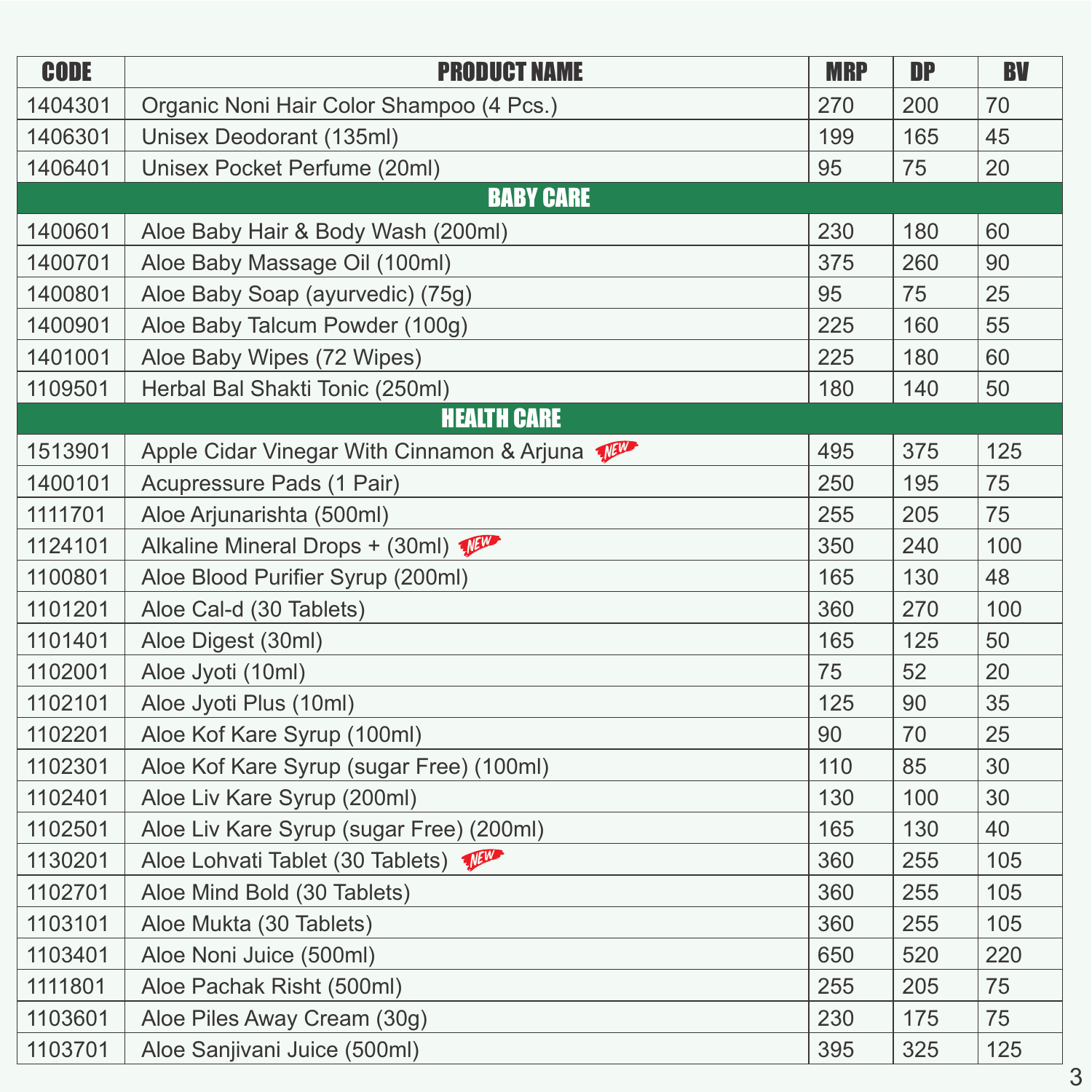| <b>CODE</b> | <b>PRODUCT NAME</b>                                     | <b>MRP</b> | <b>DP</b> | <b>BV</b> |
|-------------|---------------------------------------------------------|------------|-----------|-----------|
| 1103901     | Aloe Skin Glare (30 Tablets)                            | 360        | 255       | 105       |
| 1111901     | Aloe Skin Guard Cream (30g)                             | 135        | 105       | 40        |
| 1104001     | Aloe Spirulina (30 Tablets)                             | 360        | 255       | 105       |
| 1104801     | Aloe Stress Away (30 Tablets)                           | 360        | 255       | 105       |
| 1112001     | Aloe Vera Fibrous Juice (1000ml)                        | 725        | 540       | 225       |
| 1105001     | Aloe Vera Fibrous Juice (500ml)                         | 395        | 300       | 125       |
| 1123101     | Ashwaganda & Shilajit Tablet (30 Tablets)               | 645        | 495       | 225       |
| 1105301     | <b>Balm (30g)</b>                                       | 150        | 115       | 44        |
| 1105501     | Bio Energy Magnetic Bracelet (1Pc)                      | 2100       | 1500      | 675       |
| 1105801     | Chyawan Gold (500g)                                     | 310        | 260       | 60        |
| 1123401     | Chyawan Gold Sugar Free (500g)                          | 325        | 275       | 60        |
| 1105901     | Daily Diet Tablets (30 Tablets)                         | 450        | 310       | 130       |
| 1403801     | Detox Foot Patch (set Of 10 Pcs)                        | 990        | 740       | 325       |
| 1106101     | Elaichi Amrit (15ml.)                                   | 250        | 180       | 70        |
| 1106901     | Fat Away (30 Tablets)                                   | 360        | 255       | 105       |
| 1124301     | Fever Guard Syrup (200ml)                               | 195        | 150       | 55        |
| 1107601     | Fever Guard Syrup (500ml)                               | 490        | 355       | 140       |
| 1107701     | Fever Guard Tab (30 Tablets)                            | 390        | 275       | 110       |
| 1107801     | Flax Seeds (100g)                                       | 160        | 135       | 48        |
| 1108101     | Fresh Morning (30 Tablets)                              | 360        | 255       | 105       |
| 1123201     | Giloy And Pappaya Tablet (30 Tablets)                   | 270        | 185       | 72        |
| 1122901     | Glucosamine Tablet With Guggal And Sallaki (30 Tablets) | 450        | 345       | 140       |
| 1110001     | Gomutra (1000ml)                                        | 725        | 530       | 215       |
| 1109801     | Gomutra (500ml)                                         | 395        | 300       | 125       |
| 1109001     | Heart Strong (30 Tablets)                               | 360        | 255       | 105       |
| 1122201     | Herbal Garlic Pure (30 Tablets)                         | 360        | 255       | 105       |
| 1409001     | Herbal Hand Sanitizer (60ml)                            | 30         | 28        | 6         |
| 1408101     | Herbal Hand Sanitizer (500ml)                           | 250        | 210       | 50        |
| 1122501     | Herbal Neem Pure (30 Tablets)                           | 255        | 195       | 80        |
| 1115801     | Herbal Protiwon For Body Builders (1kg)                 | 2600       | 2100      | 750       |
| 1115701     | Herbal Protiwon For Complete Family Chocolate (300g)    | 575        | 445       | 165       |
| 1110701     | Herbal Protiwon For Complete Family Vanilla (300g)      | 575        | 445       | 165       |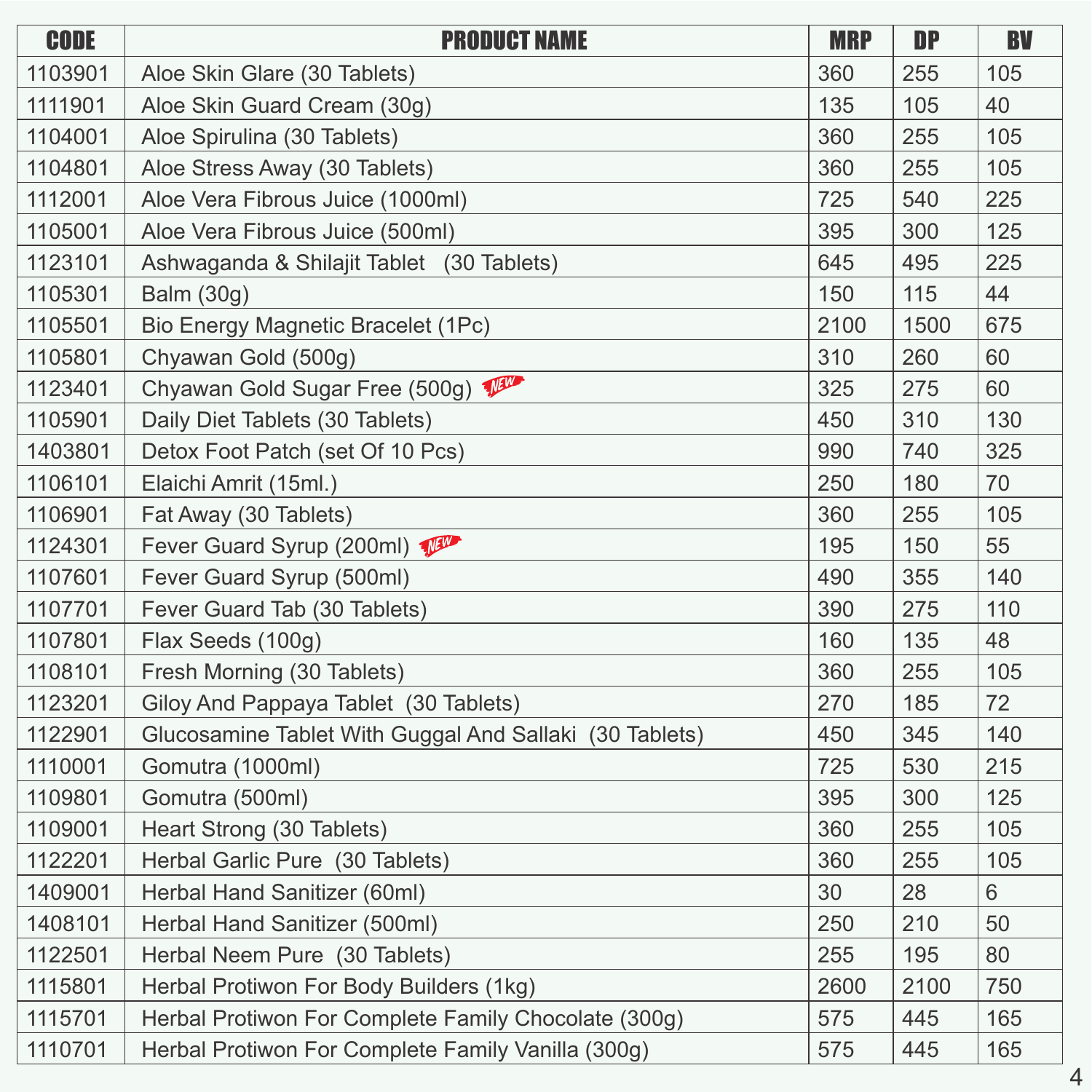| <b>CODE</b> | <b>PRODUCT NAME</b>                        | <b>MRP</b> | <b>DP</b> | <b>BV</b> |
|-------------|--------------------------------------------|------------|-----------|-----------|
| 1115901     | Herbal Protiwon For Little Champs (300g)   | 550        | 425       | 150       |
| 1120201     | Herbal Urinorm (30 Tablets)                | 360        | 255       | 105       |
| 1110801     | Herbal Urinorm Syrup (200ml)               | 150        | 120       | 40        |
| 1111001     | Herbocid Tablet (30 Tablets)               | 360        | 255       | 105       |
| 1111101     | Himalayan Berry Juice (1000ml)             | 1250       | 950       | 400       |
| 1111401     | Himalayan Berry Juice (500ml)              | 675        | 520       | 220       |
| 1112201     | Immune 20x Tablets (30 Tablets)            | 270        | 185       | 72        |
| 1122401     | Immune Kit (1Pc)                           | 1310       | 1000      | 402       |
| 1112301     | Jeevan Shakti Ras (500ml)                  | 450        | 360       | 135       |
| 1112901     | Knight Power (30 Tablets)                  | 620        | 480       | 210       |
| 1112701     | Knight Power Oil (20ml)                    | 540        | 375       | 170       |
| 1113301     | Liv Kare (30 Tablets)                      | 360        | 255       | 105       |
| 1122701     | Naturomega Capsules (30 Capsules)          | 700        | 510       | 200       |
| 1121801     | Omega 3-6-9 Fish Oil Capsules (30 Tablets) | 690        | 510       | 195       |
| 1114601     | Pain Away (30 Tablets)                     | 360        | 255       | 105       |
| 1114101     | Pain Away Cream (30g)                      | 130        | 100       | 36        |
| 1121901     | Pain Away Oil (50ml)                       | 115        | 85        | 25        |
| 1115001     | Piles Away (30 Tablets)                    | 360        | 255       | 105       |
| 1116601     | Pyari Saheli (30 Tablets)                  | 360        | 255       | 105       |
| 1116501     | Pyari Saheli Syrup (200ml)                 | 145        | 115       | 40        |
| 1112101     | Shri Haldi Curcumin With Kesar (20ml)      | 195        | 150       | 55        |
| 1117201     | Shri Tulsi (20ml)                          | 195        | 150       | 55        |
| 1117301     | Shri Tulsi Lozenges (candy) (18 Lozenges)  | 135        | 105       | 40        |
| 1512001     | Steviafos (10ml)                           | 295        | 220       | 70        |
| 1118701     | Sugar Away (30 Tablets)                    | 360        | 255       | 105       |
| 1118401     | Sugar Away Ras (500ml)                     | 310        | 250       | 90        |
| 1123001     | Super Health Capsule (30 Capsules)         | 650        | 515       | 220       |
| 1119101     | Super Nourish Moringa (30 Tablets)         | 450        | 350       | 160       |
| 1122801     | Triphal Tablet With Isabgol (30 Tablets)   | 270        | 180       | 72        |
| 1119701     | Tru Health (30 Capsules)                   | 570        | 440       | 190       |
| 1121201     | Wheat Gold (30 Tablets)                    | 360        | 255       | 105       |
| 1513801     | THE<br>Wild Amla Shakti Ras                | 250        | 195       | 60        |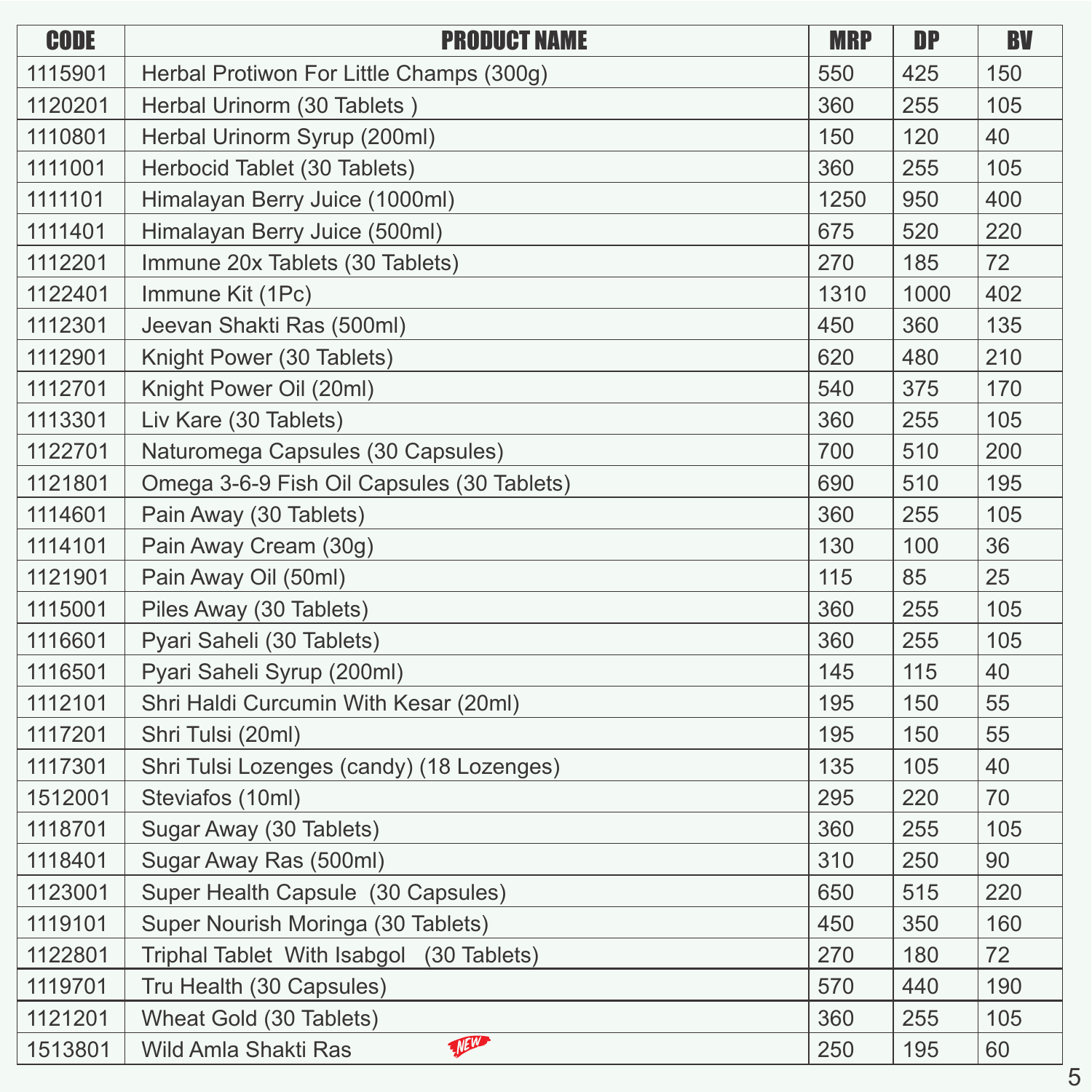| <b>AGRICULTURE &amp; VETERINARY</b> |                                                |            |           |           |  |
|-------------------------------------|------------------------------------------------|------------|-----------|-----------|--|
| <b>CODE</b>                         | <b>PRODUCT NAME</b>                            | <b>MRP</b> | <b>DP</b> | <b>BV</b> |  |
| 1900901                             | Agro Activator (100ml)                         | 150        | 120       | 40        |  |
| 1900701                             | There<br>Agro Activator (500ml)                | 650        | 510       | 180       |  |
| 1901001                             | VAN<br>Herbal Agro Growth Booster (100ml)      | 95         | 75        | 28        |  |
| 1900201                             | Herbal Agro Growth Booster (1 Ltr.)            | 775        | 595       | 250       |  |
| 1900301                             | Herbal Agro Growth Booster (500ml)             | 450        | 330       | 135       |  |
| 1900801                             | Herbal Aloe Vical (500ml)                      | 90         | 70        | 19        |  |
| 1900501                             | Herbal Aloe Vical (5 Ltr.)                     | 725        | 540       | 150       |  |
| 1900601                             | Herbal Aloe Vita (1 Kg)                        | 300        | 235       | 100       |  |
|                                     | <b>HOME CARE</b>                               |            |           |           |  |
| 1500201                             | Aloe Bright Bar (100g)                         | 28         | 23        | 5         |  |
| 2302101                             | The<br>Auto Wash (300ml)                       | 160        | 125       | 40        |  |
| 1503101                             | Dish Gold (250ml)                              | 120        | 85        | 20        |  |
| 1508201                             | Dish Gold Pouch (500ml)                        | 180        | 140       | 42        |  |
| 1508301                             | Eco Brite Detergent Powder (1kg)               | 195        | 165       | 45        |  |
| 1503301                             | Eco Lite Detergent Powder (1kg)                | 150        | 120       | 30        |  |
| 1503501                             | Fabric Gold (900 MI)                           | 350        | 280       | 75        |  |
| 1503701                             | Floor Gold Concentrate (100ml)                 | 120        | 95        | 27        |  |
| 1513101                             | Fruit And Vegetable Aloe Wash (500ml)          | 190        | 155       | 50        |  |
| 1504301                             | Them<br>Glass Cleaner (500ml)                  | 135        | 110       | 25        |  |
| 1508001                             | Herbal Neem Dhoop Stick (10 Sticks)            | 35         | 27        | 10        |  |
| 1513201                             | Multi Utility Containers (Set of 3)            | 1095       | 925       | 240       |  |
| 1510701                             | Nirogya Camphor & Clove Agarbatti (10 Pouches) | 60         | 45        | 15        |  |
| 1513301                             | Power Shaker (1 Pc.)                           | 270        | 210       | 60        |  |
| 1513501                             | Safe Steel Lunch Box (1Pc.)                    | 650        | 525       | 150       |  |
| 1511901                             | Shri Tulsi Herbal Agarbatti (100 Pc)           | 60         | 45        | 15        |  |
| 1512501                             | Toilet And Bathroom Cleaner (500 MI)           | 140        | 115       | 30        |  |
|                                     | <b>FOOD PRODUCTS</b>                           |            |           |           |  |
| 1100601                             | Aloe Amla Candy (200g)                         | 125        | 99        | 20        |  |
| 1500801                             | Aloe Multigrain Atta (1kg)                     | 300        | 250       | 75        |  |
| 1507801                             | Aloe Protein Bar (20g)                         | 25         | 20        | 4         |  |
| 1514001                             | Anti-Oxidant Tea (250g)                        | 145        | 110       | 25        |  |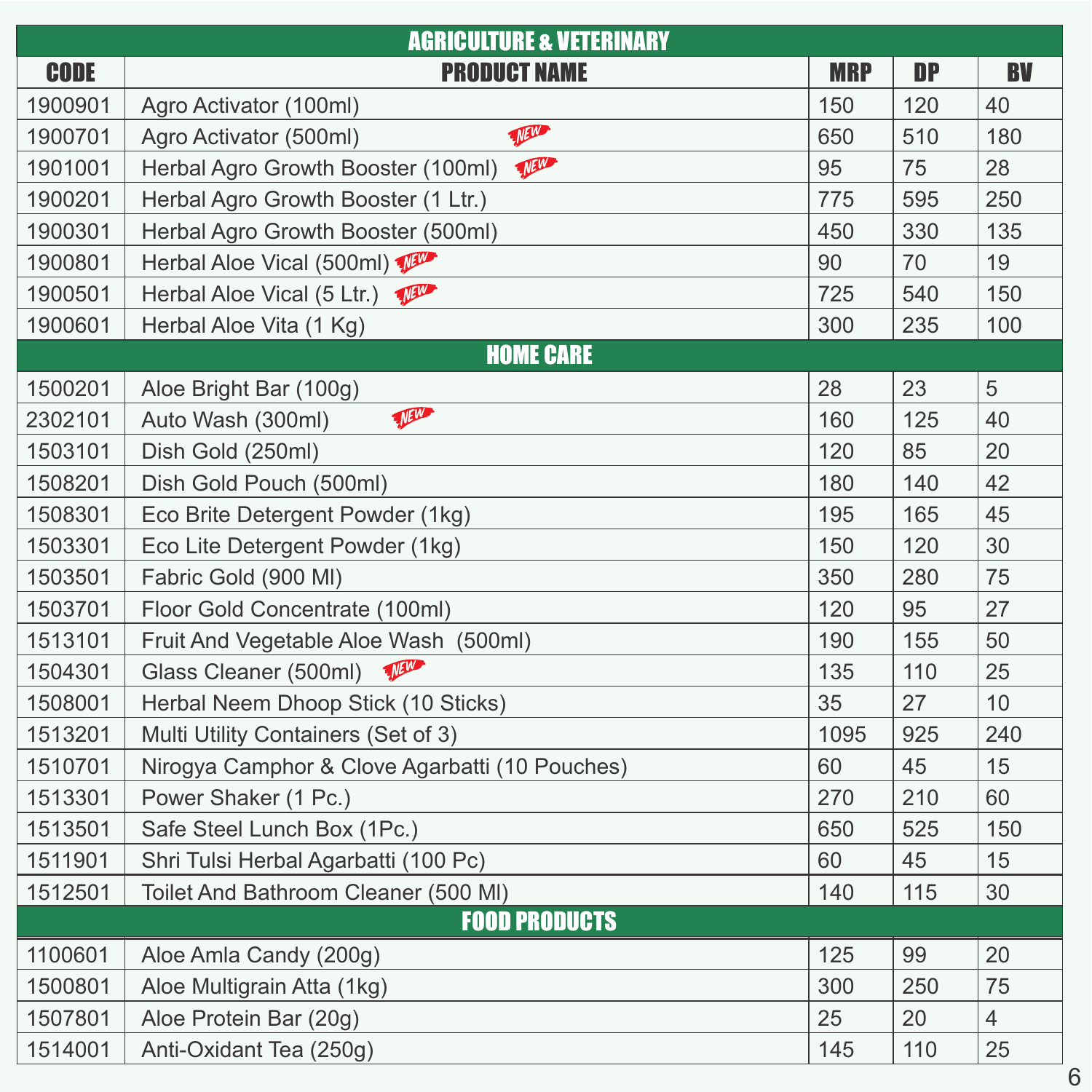| <b>CODE</b> | <b>PRODUCT NAME</b>                             | <b>MRP</b> | <b>DP</b> | <b>BV</b>      |
|-------------|-------------------------------------------------|------------|-----------|----------------|
| 1502001     | Badam-e-kheer (140g)                            | 120        | 85        | 20             |
| 2000901     | Basmati Rice (3kg)                              | 270        | 234       | 30             |
| 1512801     | Black Pepper Powder (50g)                       | 75         | 60        | 15             |
| 1502601     | Chana Masala (100g)                             | 95         | 80        | 20             |
| 1502701     | Chat Masala (100g)                              | 70         | 55        | 15             |
| 1500301     | Coco Cookies (150g)                             | 85         | 72        | 15             |
| 1500401     | Cumin Cookies (150g)                            | 85         | 72        | 15             |
| 2000701     | Dhania Powder (100g)                            | 38         | 32        | $\overline{7}$ |
| 1504001     | Fruit Cookies (200g)                            | 125        | 99        | 20             |
| 1504101     | Garam Masala (100g)                             | 75         | 60        | 15             |
| 1108201     | Gas Away Churan (100g)                          | 195        | 145       | 55             |
| 2000601     | Green Chilli Pickle (250g)                      | 115        | 90        | 25             |
| 1513601     | Green Tea With Himalayan herbs (2gmx20 Pouches) | 160        | 130       | 40             |
| 1516001     | Herbal Mix Veg Soup (10 gm*10 Pouches)          | 130        | 100       | 20             |
| 2000101     | Himalayan Berry Swadisht Pachan Churan(100g)    | 140        | 110       | 40             |
| 1513701     | Navrattan Multigrain Atta (1 kg.)               | 85         | 75        | 10             |
| 1509501     | Kesar Rabri Falooda (180g)                      | 120        | 85        | 20             |
| 1509001     | Kitchen King (100g)                             | 80         | 65        | 15             |
| 1509801     | Lal Mirch Powder (100g)                         | 60         | 47        | 10             |
| 2000301     | Mango Pickle (250g)                             | 115        | 90        | 25             |
| 2000401     | Mix Berry Jam (300g)                            | 130        | 105       | 30             |
| 1510601     | Multigrain Cookies (Sugar Free) 75g             | 65         | 55        | 10             |
| 1516801     | Pure Coffee (50g)                               | 160        | 120       | 35             |
| 1514101     | Riceen (Rice Bran Oil) Pouch (1ltr.)            | 235        | 215       | 30             |
| 2000501     | Roasted Almond Badam Laddoo (400g)              | 395        | 310       | 45             |
| 2000201     | Saboot Jeera (100g)                             | 75         | 60        | 15             |
| 2000801     | Sendha Namak Powder (500g)                      | 75         | 60        | 15             |
| 1509301     | Tomato Ketchup (600g)                           | 150        | 125       | 30             |
| 1504601     | Turmeric Powder (100g)                          | 52         | 42        | 10             |
|             | <b>PURIFIERS</b>                                |            |           |                |
| 1100201     | Alkaline & Anti-bacterial Ceramic Balls (25g)   | 400        | 300       | 120            |
| 1800501     | Alkaline & Anti-bacterial Water Bottle (1 Pc.)  | 1995       | 1500      | 500            |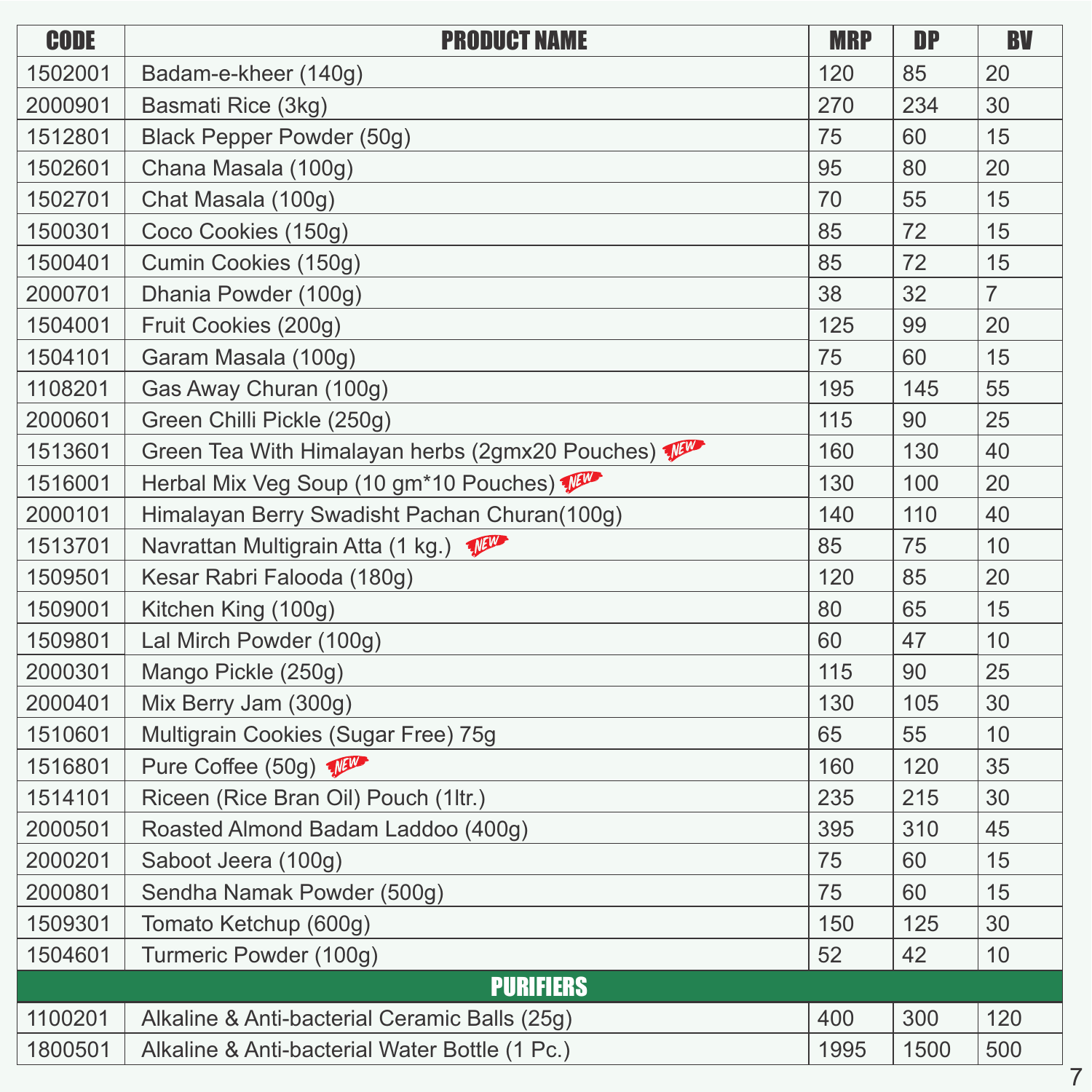| <b>CODE</b> | <b>PRODUCT NAME</b>                                 | <b>MRP</b> | <b>DP</b> | <b>BV</b> |
|-------------|-----------------------------------------------------|------------|-----------|-----------|
| 1111601     | Honey Well Air Purifier (1 Pc.)                     | 34990      | 19990     | 6000      |
| 1513001     | Smart Alkalizer (1 Pc.)                             | 39500      | 29990     | 8500      |
|             | <b>GARMENTS AND APPARELS</b>                        |            |           |           |
| 1700101     | <b>Anti Pollution Face Mask</b>                     | 65         | 50        | 15        |
| 1708201     | Anti-viral & Anti-bacterial Face Mask               | 99         | 80        | 25        |
| 1800101     | <b>Boxers</b>                                       | 295        | 225       | 75        |
| 1800201     | <b>Briefs</b>                                       | 160        | 125       | 40        |
| 1700401     | Coat Pant (size 38,40,42,44)                        | 4500       | 3250      | 750       |
| 1701201     | Collar T-shirt (Kannad) (Size M, L, XL, XXL)        | 625        | 510       | 125       |
| 1707901     | Collar T-shirt (Size S, M, L, XL, XXL)              | 625        | 510       | 125       |
| 1702201     | Collar T-shirt Ladies (Size M, L, XL) (Telugu)      | 625        | 510       | 125       |
| 1701801     | Collar T-shirt Ladies (Size M, L, XL, XXL)          | 625        | 510       | 125       |
| 1703301     | Executive Jacket (Size M, L, XL, XXL)               | 1250       | 999       | 225       |
| 1709401     | Executive Sweat Shirt (Size-M, L, XI, XXL)          | 1250       | 999       | 250       |
| 1710901     | Executive Socks (1 Pair)                            | 120        | 95        | 25        |
| 1800801     | Happy Soles (Size 4, 5, 6, 7, 8, 9, 10)             | 999        | 710       | 225       |
| 1704301     | <b>Ladies Tie</b>                                   | 275        | 225       | 55        |
| 1703801     | <b>Safety Shild</b>                                 | 85         | 65        | 15        |
| 1705201     | Saree                                               | 1000       | 800       | 250       |
| 1705301     | Shirt (Size 38, 40, 42, 44)                         | 850        | 675       | 175       |
| 1707201     | <b>Tie With Pocket Square</b>                       | 325        | 250       | 60        |
| 1708801     | T-Shirt & Track Pants Set (Gent) Size-M, L, XL, XXL | 1200       | 995       | 250       |
| 1709101     | T-Shirt & Track Pants Set (Ladies) Size-M           | 1200       | 995       | 250       |
| 1801601     | <b>Vests</b>                                        | 250        | 180       | 60        |
|             | <b>ACCESSORIES AND PROMOTIONAL TOOLS</b>            |            |           |           |
| 1614001     | <b>Back Pack</b>                                    | 1245       | 995       | 300       |
| 1600301     | <b>Ball Pen</b>                                     | 12         | 10        | 3         |
| 1700201     | <b>Belt+Buckle</b>                                  | 1200       | 995       | 225       |
| 1608201     | Canopy (English) (3x3)                              | 4500       | 3500      | 400       |
| 1608301     | Canopy (Hindi) (3x3)                                | 4500       | 3500      | 400       |
| 1614201     | Cash Bag                                            | 695        | 550       | 165       |
| 1613901     | Duffle Bag                                          | 2595       | 2100      | 630       |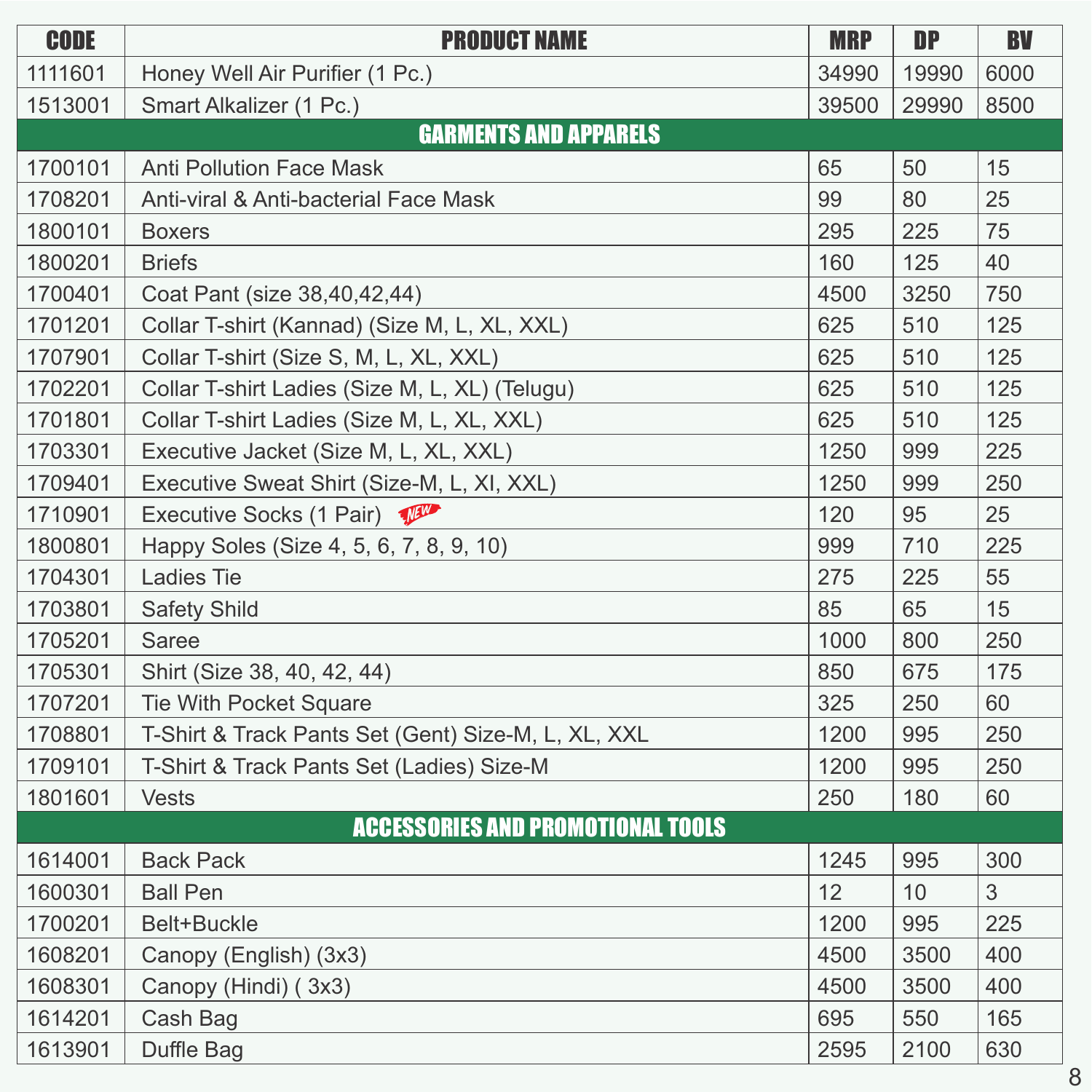| <b>CODE</b> | <b>PRODUCT NAME</b>                            | <b>MRP</b> | <b>DP</b> | <b>BV</b>      |
|-------------|------------------------------------------------|------------|-----------|----------------|
| 1603001     | <b>Executive Diary</b>                         | 250        | 195       | 50             |
| 1614101     | Laptop Bag                                     | 1245       | 995       | 300            |
| 1606801     | <b>Note Pad</b>                                | 30         | 25        | 5              |
| 1611601     | Note Pad (a4 Size)                             | 60         | 50        | 10             |
| 1609001     | Royal Pen                                      | 325        | 195       | 50             |
| 1609401     | Shri Tulsi Button - English, Hindi, Punjabi    | 40         | 30        | 10             |
| 1610501     | <b>Tie Pin</b>                                 | 150        | 120       | 30             |
| 1610601     | Tri Color Lapel Pin                            | 150        | 120       | 30             |
| 1611101     | Visiting Cards (set Of 200 Cards)              | 65         | 50        | 15             |
|             | <b>BOOKS AND LITERATURE</b>                    |            |           |                |
| 1601201     | <b>Business Starter Guide (Assamese)</b>       | 70         | 70        | $\overline{0}$ |
| 1601301     | <b>Business Starter Guide (Bengali)</b>        | 70         | 70        | $\overline{0}$ |
| 1601401     | <b>Business Starter Guide (English)</b>        | 70         | 70        | 0              |
| 1601501     | <b>Business Starter Guide (Hindi)</b>          | 70         | 70        | $\overline{0}$ |
| 1601601     | <b>Business Starter Guide (Kannad)</b>         | 70         | 70        | $\overline{0}$ |
| 1601701     | <b>Business Starter Guide (Malayalam)</b>      | 70         | 70        | $\overline{0}$ |
| 1601801     | <b>Business Starter Guide (Orriya)</b>         | 70         | 70        | $\overline{0}$ |
| 1601901     | <b>Business Starter Guide (Tamil)</b>          | 70         | 70        | $\overline{0}$ |
| 1602001     | <b>Business Starter Guide (Telugu)</b>         | 70         | 70        | $\overline{0}$ |
| 1615901     | <b>Flip Plan</b>                               | 195        | 195       | $\overline{0}$ |
| 1611901     | Karo Ya Maro - Book                            | 495        | 495       | $\overline{0}$ |
| 1619801     | Leaflets Agro Activator & Agro Growth Booster  | 20         | 20        | $\overline{0}$ |
| 1619701     | Leaflets Aloe Vical & Herbal Aloe Vita         | 20         | 20        | $\overline{0}$ |
| 1606101     | Leaflet Beauty Care (Set Of 12 Pcs)            | 40         | 40        | $\overline{0}$ |
| 1606201     | Leaflet Health Care (Set Of 12 Pcs)            | 40         | 40        | $\mathbf 0$    |
| 1606301     | Leaflet Home Care (Set Of 12 Pcs)              | 40         | 40        | $\overline{0}$ |
| 1606401     | Leaflet IMC Business Plan (Set Of 12 Pcs)      | 40         | 40        | $\overline{0}$ |
| 1617001     | Leaflets Aloe Arjunrishta                      | 20         | 20        | $\overline{0}$ |
| 1616701     | <b>Leaflets Aloe Cal-d Tablets</b>             | 20         | 20        | $\overline{0}$ |
| 1615501     | Leaflets Aloe Dental Cream & Aloe Charcoal Gel | 20         | 20        | $\overline{0}$ |
| 1618601     | Leaflets Aloe digest                           | 20         | 20        | $\overline{0}$ |
| 1615001     | <b>Leaflets Aloe Facial Kit</b>                | 20         | 20        | $\mathbf 0$    |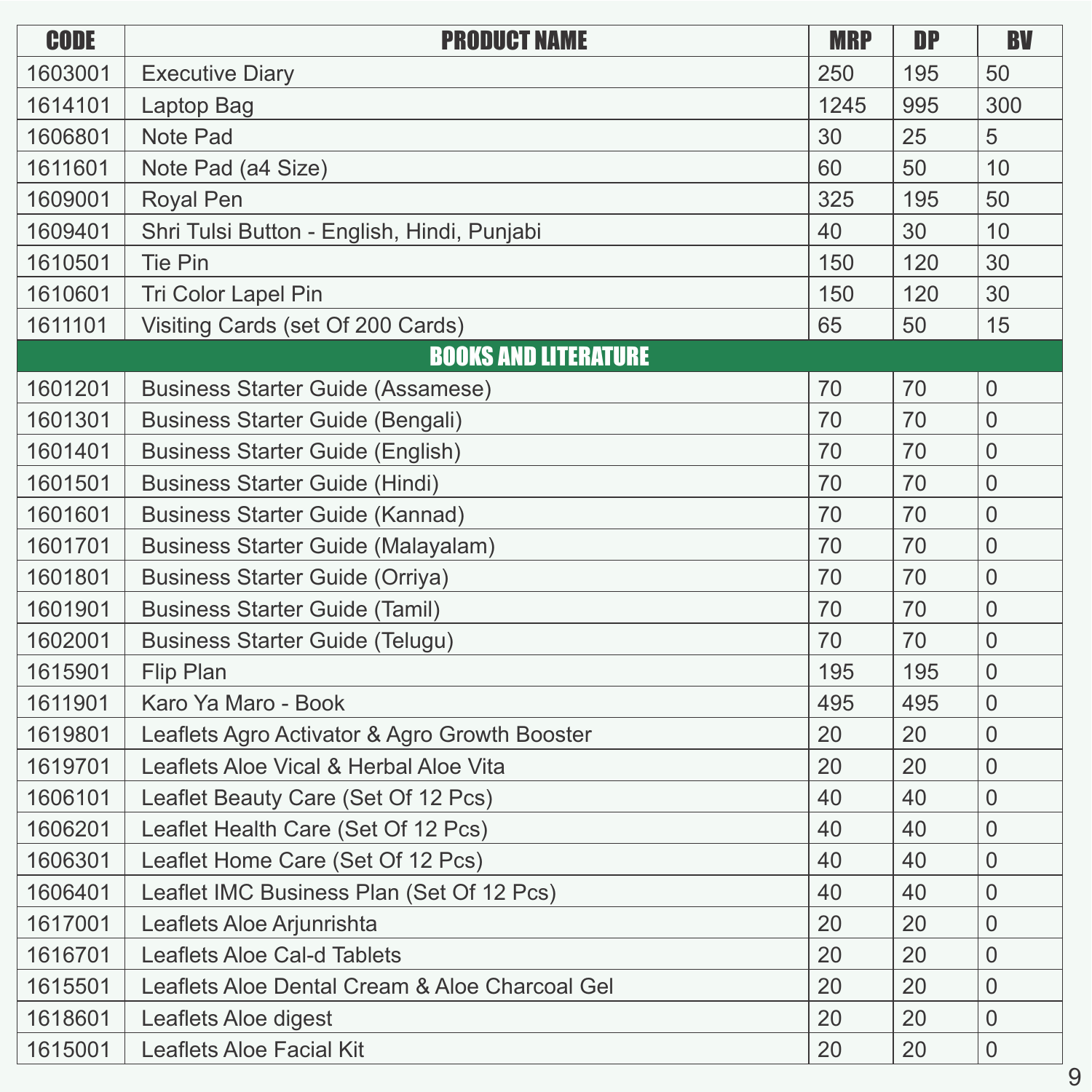| <b>CODE</b> | <b>PRODUCT NAME</b>                           | <b>MRP</b> | <b>DP</b> | <b>BV</b>      |
|-------------|-----------------------------------------------|------------|-----------|----------------|
| 1615101     | Leaflets Aloe Jyoti & Aloe Jyoti Plus         | 20         | 20        | $\overline{0}$ |
| 1617901     | Leaflets Aloe Kof Kare                        | 20         | 20        | $\overline{0}$ |
| 1615301     | Leaflets Aloe Liv Kare Tablets & Syrup        | 20         | 20        | $\overline{0}$ |
| 1614801     | Leaflets Aloe Noni Juice                      | 20         | 20        | $\overline{0}$ |
| 1616001     | <b>Leaflets Aloe Pachak Kit</b>               | 20         | 20        | $\overline{0}$ |
| 1616501     | Leaflets Aloe Piles Away Cream & Tablets      | 20         | 20        | $\overline{0}$ |
| 1615601     | Leaflets Aloe Sanjivani Juice                 | 20         | 20        | $\overline{0}$ |
| 1615401     | Leaflets Aloevera Fibrous Juice               | 20         | 20        | $\overline{0}$ |
| 1616801     | Leaflets Anti Bacterial Minerals Water Bottle | 20         | 20        | $\overline{0}$ |
| 1616101     | Leaflets Blood Purifier Syrup                 | 20         | 20        | $\overline{0}$ |
| 1619301     | <b>Leaflets Chwangold</b>                     | 20         | 20        | $\overline{0}$ |
| 1615701     | <b>Leaflets Daily Diet Tablets</b>            | 20         | 20        | $\overline{0}$ |
| 1616401     | <b>Leaflets Detox Foot Patch</b>              | 20         | 20        | $\overline{0}$ |
| 1616601     | <b>Leaflets Elaichi Amrit</b>                 | 20         | 20        | $\overline{0}$ |
| 1616301     | <b>Leaflets Fat Away Tablets</b>              | 20         | 20        | $\overline{0}$ |
| 1617201     | <b>Leaflets Fresh Morning Tablets</b>         | 20         | 20        | $\overline{0}$ |
| 1616901     | <b>Leaflets Garlicpure Tablets</b>            | 20         | 20        | $\overline{0}$ |
| 1617301     | Leaflets Gomutra                              | 20         | 20        | $\overline{0}$ |
| 1614601     | <b>Leaflets Herbal Aloe Gel</b>               | 20         | 20        | $\overline{0}$ |
| 1614401     | Leaflets Herbal Bal Shakti Syrup              | 20         | 20        | $\overline{0}$ |
| 1615801     | <b>Leaflets Herbal Fever Guard</b>            | 20         | 20        | $\overline{0}$ |
| 1616201     | Leaflets Herbal Naturomega Capsule            | 20         | 20        | $\overline{0}$ |
| 1617401     | <b>Leaflets Herbal Protiwon</b>               | 20         | 20        | $\overline{0}$ |
| 1618501     | <b>Leaflets Herbal Urinorm</b>                | 20         | 20        | $\overline{0}$ |
| 1618401     | Leaflets Himalyan Berry                       | 20         | 20        | $\overline{0}$ |
| 1617101     | Leaflets Immune 20x Tablets                   | 20         | 20        | $\overline{0}$ |
| 1614901     | Leaflets Mukta Tablets & Heart Strong Tablets | 20         | 20        | $\overline{0}$ |
| 1618701     | <b>Leaflets Neempure Tablets</b>              | 20         | 20        | $\overline{0}$ |
| 1614501     | Leaflets Noni Hair Color Shampoo              | 20         | 20        | $\overline{0}$ |
| 1617601     | Leaflets Omega 3-6-9 Capsule                  | 20         | 20        | $\overline{0}$ |
| 1617801     | Leaflets Pain Away                            | 20         | 20        | $\overline{0}$ |
| 1619101     | Leaflets Pyari Saheli                         | 20         | 20        | $\theta$       |